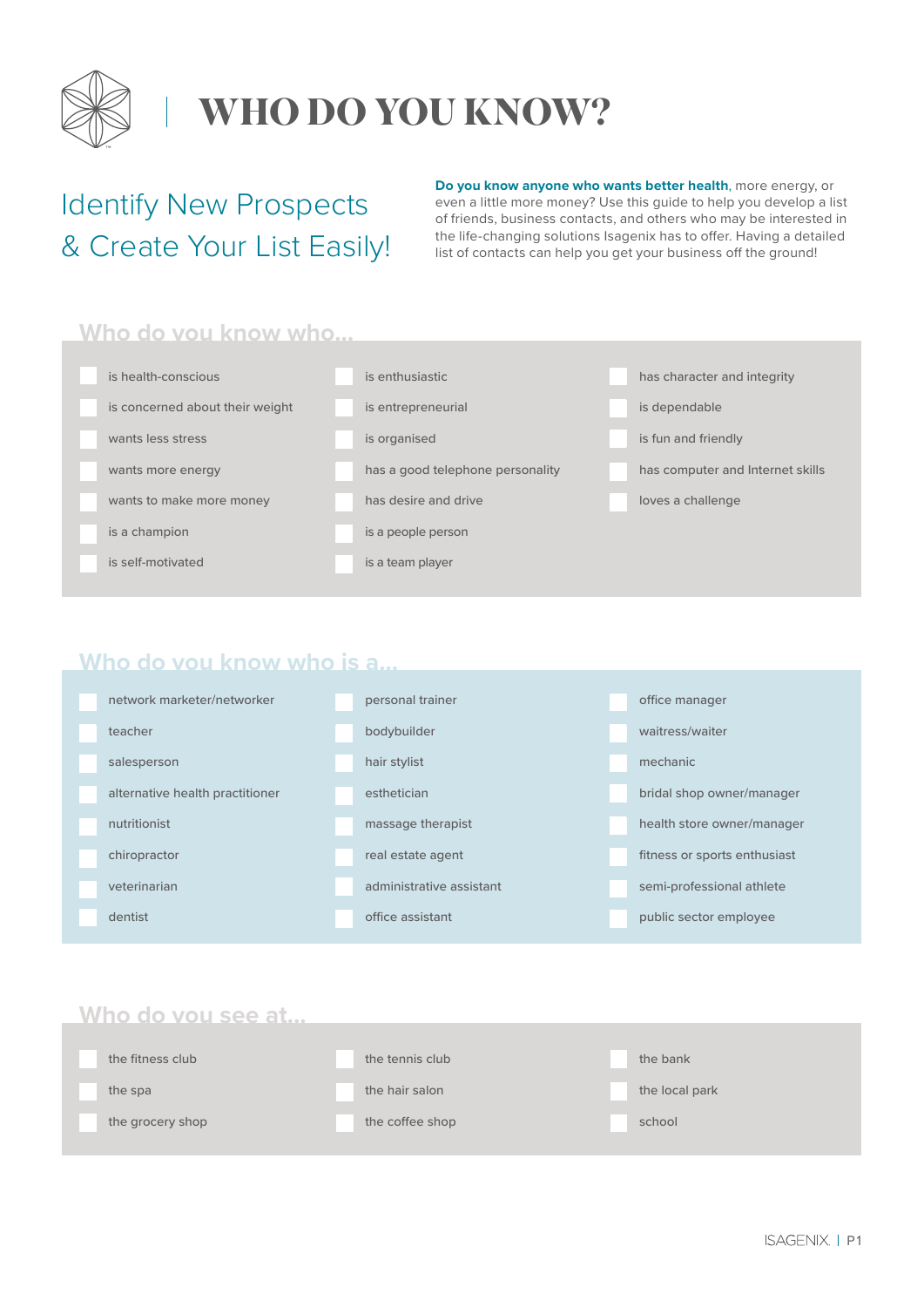

# **WHO DO YOU KNOW?**

| Name | Phone # | Date<br>Contacted | Follow-Up<br>Date | Solution<br>Discussed |
|------|---------|-------------------|-------------------|-----------------------|
|      |         |                   |                   |                       |
|      |         |                   |                   |                       |
|      |         |                   |                   |                       |
|      |         |                   |                   |                       |
|      |         |                   |                   |                       |
|      |         |                   |                   |                       |
|      |         |                   |                   |                       |
|      |         |                   |                   |                       |
|      |         |                   |                   |                       |
|      |         |                   |                   |                       |
|      |         |                   |                   |                       |
|      |         |                   |                   |                       |
|      |         |                   |                   |                       |
|      |         |                   |                   |                       |
|      |         |                   |                   |                       |
|      |         |                   |                   |                       |
|      |         |                   |                   |                       |
|      |         |                   |                   |                       |
|      |         |                   |                   |                       |
|      |         |                   |                   |                       |
|      |         |                   |                   |                       |